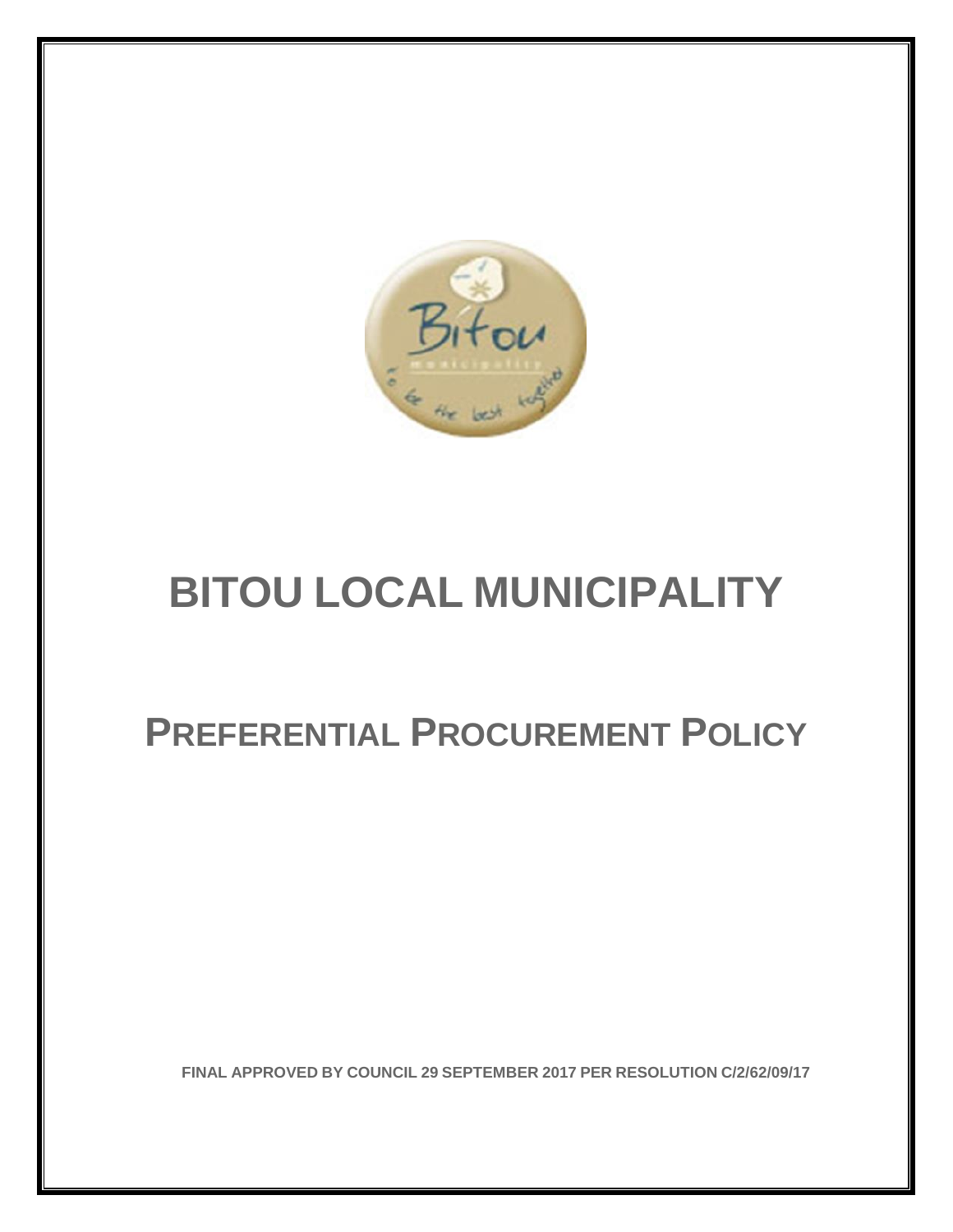| <b>VERSION CONTROL</b>        |                      |                                                 |                |      |                          |
|-------------------------------|----------------------|-------------------------------------------------|----------------|------|--------------------------|
|                               | <b>POLICY OWNER:</b> | Bitou Municipality Supply Chain Management Unit |                |      |                          |
| <b>POLICY EFFECTIVE DATE:</b> |                      | 29 September 2017                               |                |      |                          |
| <b>Version</b>                | <b>Date</b>          | <b>Revision</b>                                 | <b>Section</b> | Page | <b>Reason for change</b> |
|                               | 05 June 2017         |                                                 | All            | All  | <b>Amended Draft</b>     |
|                               | 12 July 2017         |                                                 | All            | All  | <b>New Draft Policy</b>  |

| <b>TABLE OF CONTENTS</b> |                                                                                                                                             |                |  |
|--------------------------|---------------------------------------------------------------------------------------------------------------------------------------------|----------------|--|
| <b>SECTION</b>           | <b>DESCRIPTION</b>                                                                                                                          | PAGE#          |  |
| 1.                       | <b>DEFINITIONS</b>                                                                                                                          | 2              |  |
| 2.                       | APPLICATION, OBJECTIVES & GENERAL REQUIREMENTS                                                                                              | 3              |  |
| 3.                       | <b>IDENTIFICATION OF PREFERENCE POINT SYSTEM, DESIGNATED SECTOR, PRE-</b><br>QUALIFICATION CRITERIA, OBJECTIVE CRITERIA AND SUB-CONTRACTING | 4              |  |
| 4.                       | PRE-QUALIFICATION CRITERIA FOR PREFERENTIAL PROCUREMENT                                                                                     | 4              |  |
| 5.                       | TENDERS TO BE EVALUATED ON FUNCTIONALITY                                                                                                    | 5              |  |
| 6.                       | 80/20 PREFERENCE POINT SYSTEM FOR ACQUISITION OF GOODS OR SERVICES FOR<br>RAND VALUE EQUAL TO OR ABOVE R30 000 AND UP TO R50 MILLION        | 5              |  |
| 7.                       | 90/10 PREFERENCE POINT SYSTEM FOR ACQUISITION OF GOODS OR SERVICES WITH<br>RAND VALUE ABOVE R50 MILLION                                     | 6              |  |
| 8.                       | LOCAL PRODUCTION AND CONTENT                                                                                                                | $\overline{7}$ |  |
| 9.                       | SUB-CONTRACTING AS CONDITION OF TENDER                                                                                                      | 8              |  |
| 10.                      | CRITERIA FOR BREAKING DEADLOCK IN SCORING                                                                                                   | 8              |  |
| 11.                      | AWARD OF CONTRACTS TO TENDERERS NOT SCORING HIGHEST POINTS                                                                                  | 8              |  |
| 12.                      | <b>CONDITIONS</b>                                                                                                                           | 8              |  |
| 13.                      | <b>DECLARATIONS</b>                                                                                                                         | 9              |  |
| 14.                      | SUB-CONTRACTING AFTER AWARD OF TENDER                                                                                                       | 9              |  |
| 15.                      | <b>CANCELLATION OF TENDER</b>                                                                                                               | 9              |  |
| 16.                      | <b>REMEDIES</b>                                                                                                                             | 9              |  |
| 17.                      | MECHANISMS TO SUPPORT PREFERENTIAL PROCUREMENT                                                                                              | 10             |  |
| 18.                      | <b>CIRCULARS AND GUIDELINES</b>                                                                                                             | 11             |  |
| 19.                      | SHORT TITLE AND COMMENCEMENT                                                                                                                | 11             |  |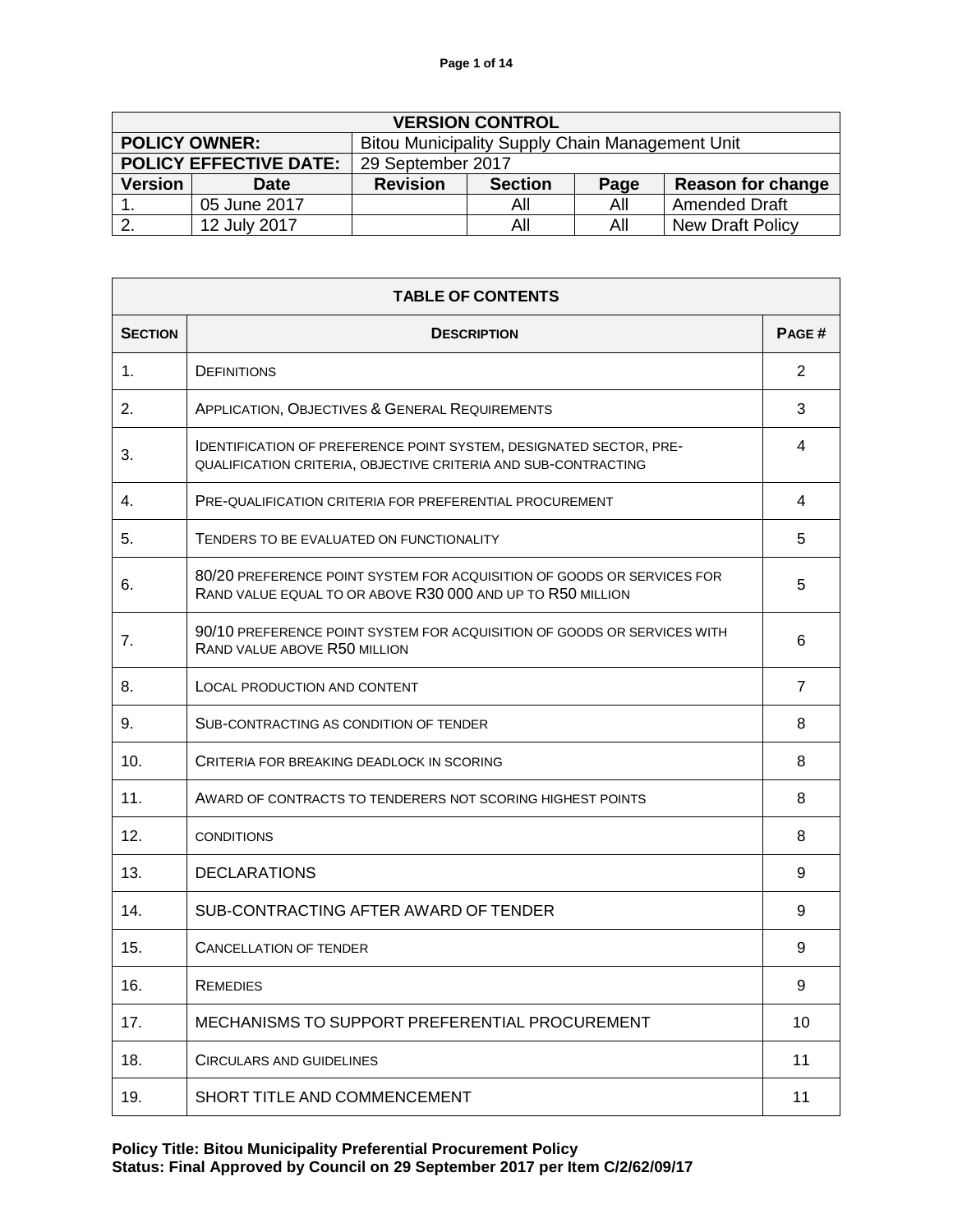# **1. Definitions**

In these Regulations, unless the context indicates otherwise, any word or expression to which a meaning have been assigned in the Act must bear the meaning so assigned-

| 1.1   | "Act"                                                     | means the Preferential Procurement Policy Framework Act,<br>2000 (Act No. 5 of 2000)                                                                                                                               |  |
|-------|-----------------------------------------------------------|--------------------------------------------------------------------------------------------------------------------------------------------------------------------------------------------------------------------|--|
| 1.2.  | "B-BBEE"                                                  | means broad-based black economic empowerment as<br>defined in section 1 of the Broad-Based Black Economic<br><b>Empowerment Act</b>                                                                                |  |
| 1.3.  | "B-BBEE status level of<br>contributor"                   | means the B-BBEE status of an entity in terms of a code of<br>good practice on black economic empowerment issued in<br>terms of section 9(1) of the Broad-Based Black Economic<br><b>Empowerment Act</b>           |  |
| 1.4.  | "black designated groups                                  | has the meaning assigned to it in the codes of good practice<br>issued in terms of section 9(1) of the Broad-Based Black<br><b>Economic Empowerment Act</b>                                                        |  |
| 1.5.  | "black people"                                            | has the meaning assigned to it in section 1 of the Broad-<br>Based Black Economic Empowerment Act                                                                                                                  |  |
| 1.6.  | "Broad-Based Black<br><b>Economic Empowerment</b><br>Act" | means the Broad-Based Black Economic Empowerment Act,<br>2003 (Act No. 53 of 2003)                                                                                                                                 |  |
| 1.7.  | "co-operative"                                            | means a co-operative registered in terms of Section 7 of the<br>Cooperatives Act, 2005 (Act No. 14 of 2005)                                                                                                        |  |
| 1.8.  | "designated group"                                        | 1.8.1.<br>black designated groups                                                                                                                                                                                  |  |
|       |                                                           | 1.8.2.<br>black people                                                                                                                                                                                             |  |
|       |                                                           | 1.8.3.<br>women                                                                                                                                                                                                    |  |
|       |                                                           | 1.8.4.<br>people with disabilities; or                                                                                                                                                                             |  |
|       |                                                           | 1.8.5.<br>small enterprises, as defined in section 1 of the<br>Small Enterprise Act, 1996 (Act No. 102<br>National<br>of 1996)                                                                                     |  |
|       |                                                           | 1.8.6.<br>emerging enterprises which are enterprises, owned,<br>managed and controlled by previously disadvantaged<br>persons and which is overcoming business<br>impediments arising from the legacy of apartheid |  |
| 1.9.  | "designated sector                                        | means a sector, sub-sector or industry or product designated<br>in terms of regulation $8(1)(a)$                                                                                                                   |  |
| 1.10. | "EME"                                                     | means an exempted micro enterprise in terms of a code of<br>good practice on black economic empowerment issued in<br>terms of section 9(1) of the Broad-Based Black Economic<br><b>Empowerment Act</b>             |  |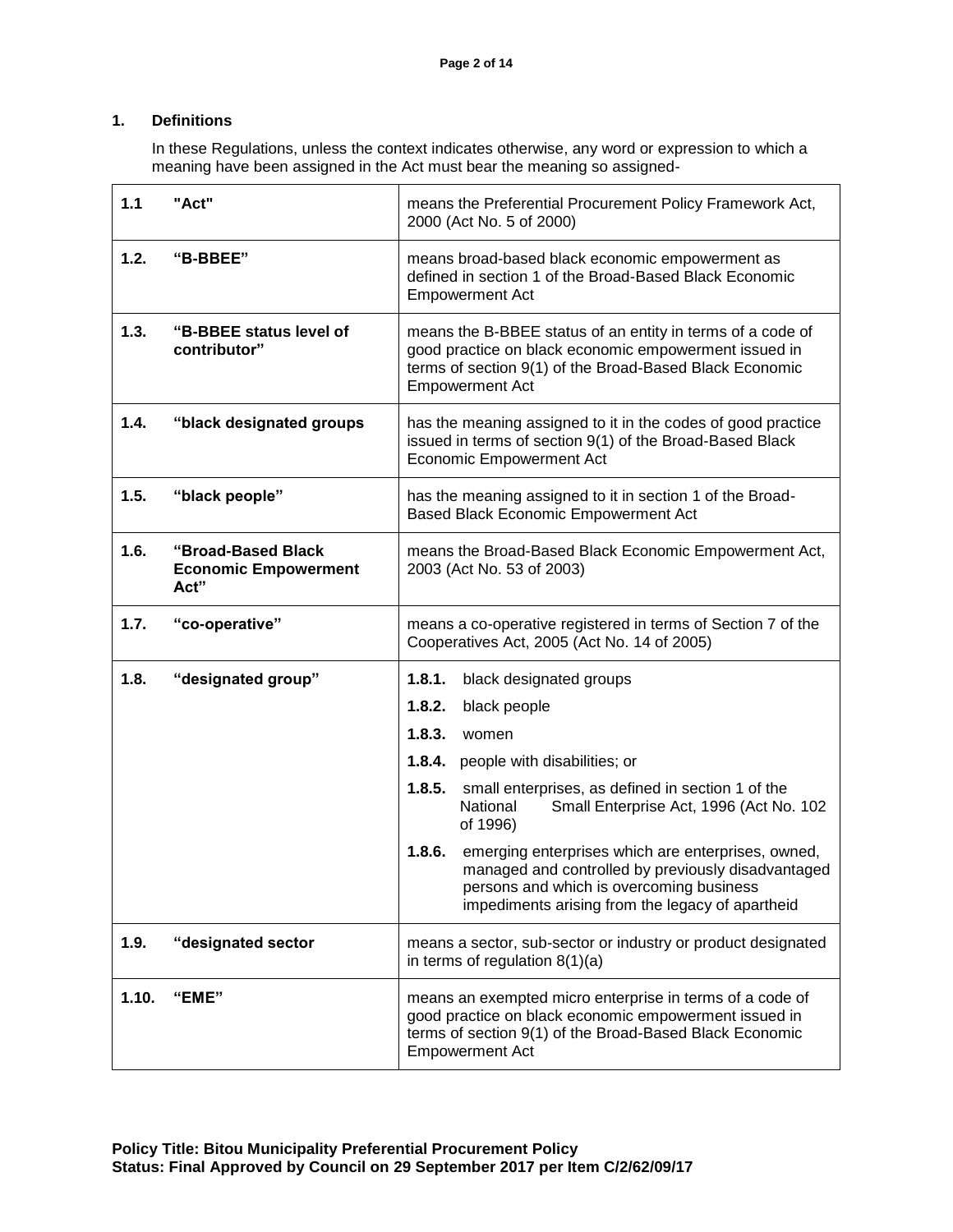| 1.11. | "functionality"                                 | means the ability of a tenderer to provide goods or services<br>in accordance with specifications as set out in the tender<br>documents                                                                                  |
|-------|-------------------------------------------------|--------------------------------------------------------------------------------------------------------------------------------------------------------------------------------------------------------------------------|
| 1.12. | "military veteran"                              | has the meaning assigned to it in section 1 of the Military<br>Veterans Act, 2011 (Act No. 18 of 2011)                                                                                                                   |
| 1.13. | "National Treasury"                             | has the meaning assigned to it in section 1 of the Public<br>Finance Management Act, 1999 (Act No. 1 of 1999)                                                                                                            |
| 1.14. | "people with disabilities"                      | has the meaning assigned to it in section 1 of the<br>Employment Equity Act, 1998 (Act No. 55 of 1998)                                                                                                                   |
| 1.15. | "price"                                         | includes all applicable taxes less all unconditional discounts                                                                                                                                                           |
| 1.16. | "proof of B-BBEE status<br>level of contributor | 1.16.1. the B-BBEE status level certificate issued by an<br>authorised body or person                                                                                                                                    |
|       |                                                 | 1.16.2. a sworn affidavit as prescribed by the B-BBEE Codes<br>of Good Practice; or                                                                                                                                      |
|       |                                                 | 1.16.3. any other requirement prescribed in terms of the<br>Broad-Based Black Economic Empowerment Act                                                                                                                   |
| 1.17. | "QSE"                                           | means a qualifying small business enterprise in terms of a<br>code of good practice on black economic empowerment<br>issued in terms of section 9(1) of the Broad-Based Black<br><b>Economic Empowerment Act</b>         |
| 1.18. | "Rand value"                                    | means the total estimated value of a contract in Rand,<br>calculated at the time of the tender invitation                                                                                                                |
| 1.19. | "rural area"                                    | means-                                                                                                                                                                                                                   |
|       |                                                 | 1.19.1. a sparsely populated area in which people farm or<br>depend on natural resources, including villages and<br>small towns that are dispersed through the area; or                                                  |
|       |                                                 | 1.19.2. an area including a large settlement which depends<br>on migratory labour and remittances and government<br>social grants for survival, and may have a traditional<br>land tenure system                         |
| 1.20. | "stipulated minimum<br>threshold                | means the minimum threshold stipulated in terms of<br>regulation $8(1)(b)$                                                                                                                                               |
| 1.21. | "the Act"                                       | means the Preferential Procurement Policy Framework Act,<br>2000 (Act No. 5 of 2000)                                                                                                                                     |
| 1.22. | "township"                                      | means an urban living area that any time from the late 19th<br>century until 27 April 1994, was reserved for black people,<br>including areas developed for historically disadvantaged<br>individuals post 27 April 1994 |
| 1.23. | "treasury"                                      | has the meaning assigned to it in section 1 of the Public<br>Finance Management Act, 1999 (Act No. 1 of 1999)                                                                                                            |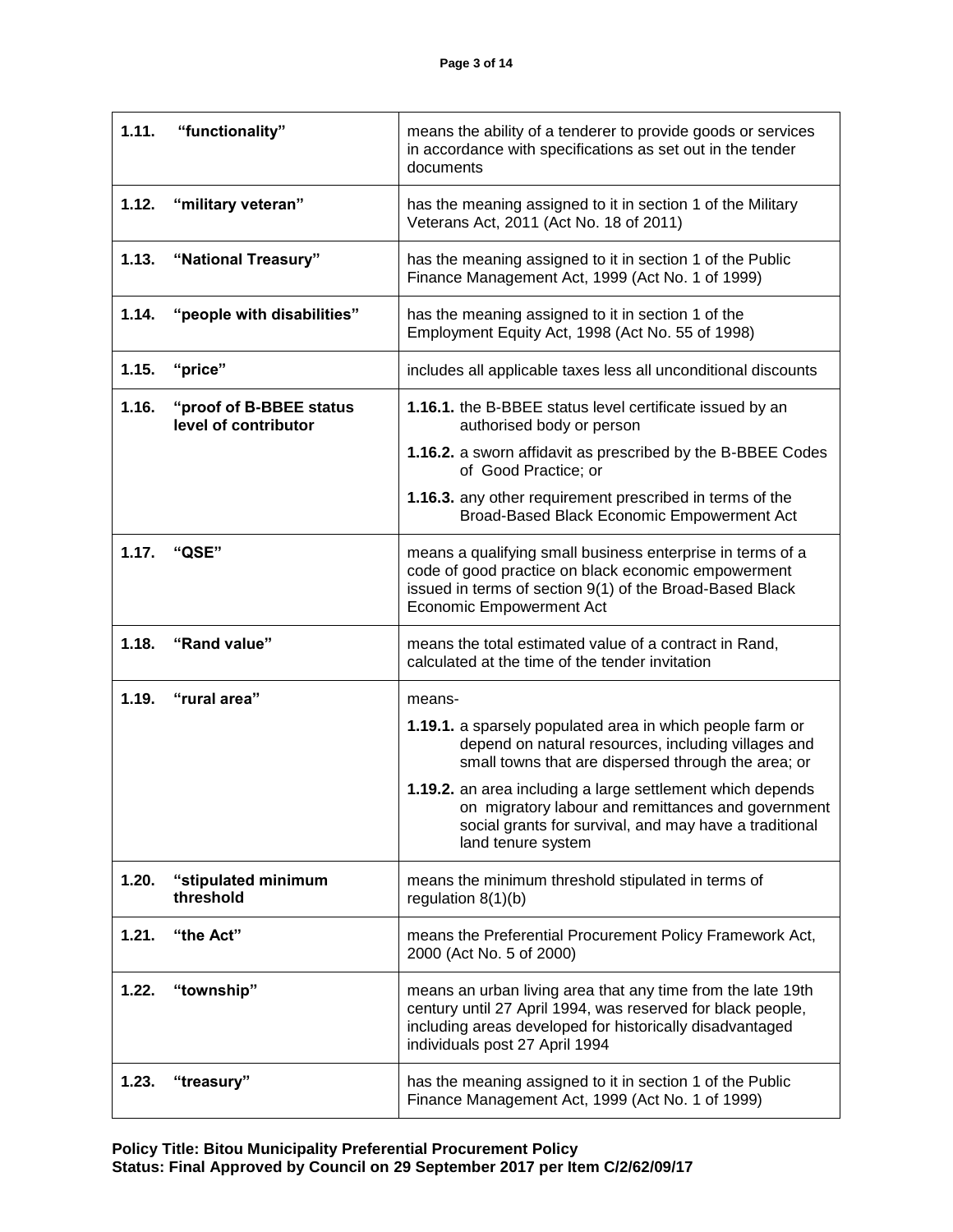| 1.24. | "vouth" | has the meaning assigned to it in section 1 of the National |
|-------|---------|-------------------------------------------------------------|
|       |         | Youth Development Agency Act, 2008 (Act No. 54 of 2008)     |

#### **2. Application, Objectives & General Requirements**

- $2.1.$ This Policy complies with the framework of the PREFERENTIAL PROCUREMENT POLICY FRAMEWORK ACT, 2000.
- $2.2.$ This Policy was developed in terms of the PREFERENTIAL PROCUREMENT REGULATIONS, 2017.
- $2.3.$ This Policy applies to the Bitou Municipality and the objectives are to:
	- 2.3.1. Provide clarity on the municipality's approach to procurement, particularly with regards to requirements of preferential procurement;
	- **2.3.2.** Provide access to contracts for historical disadvantaged individuals;
	- **2.3.3.** Promote participation by SMMEs;
	- **2.3.4.** Promote capacity development and skills transfer;
	- **2.3.5.** Promote Local Economic Development and endeavour to ensure the attainment of the award of at least 40% of all procurement within the boundaries of the Bitou Municipality.
- $2.4.$ General requirements
- 2.4.1. Any specific goal required for consideration in the bidding process must be clearly determined by the Bid Specification Committee and be defined in the bid documentation, taking into account prescriptions of the Construction Industry Development Board [CIDB] in respect of construction related contracts.
- **2.4.2.** Outputs required will be quantified and will form part of the contractual arrangement upon awarding of the contract.

#### **3. Identification of preference point system, designated sector, pre-qualification criteria, objective criteria and sub-contracting**

- 3.1. The Municipality must-
	- 3.1.1. determine and stipulate in the tender documents-
		- $(i)$  the preference point system applicable to the tender as envisaged in Section 6 or 7; or
		- (ii) if it is unclear which preference point system will be applicable, that either the 80/20 or 90/10 preference point system will apply and that the lowest acceptable tender will be used to determine the applicable preference point system;
	- **3.1.2.** determine whether pre-qualification criteria are applicable to the tender as envisaged in Section 4;
	- **3.1.3.** determine whether the goods or services for which a tender is to be invited, are in a designated sector for local production and content as envisaged in Section 8;
	- **3.1.4.** determine whether compulsory sub-contracting is applicable to the tender as envisaged in Section 9; and
	- **3.1.5.** determine whether objective criteria are applicable to the tender as envisaged in Section 11.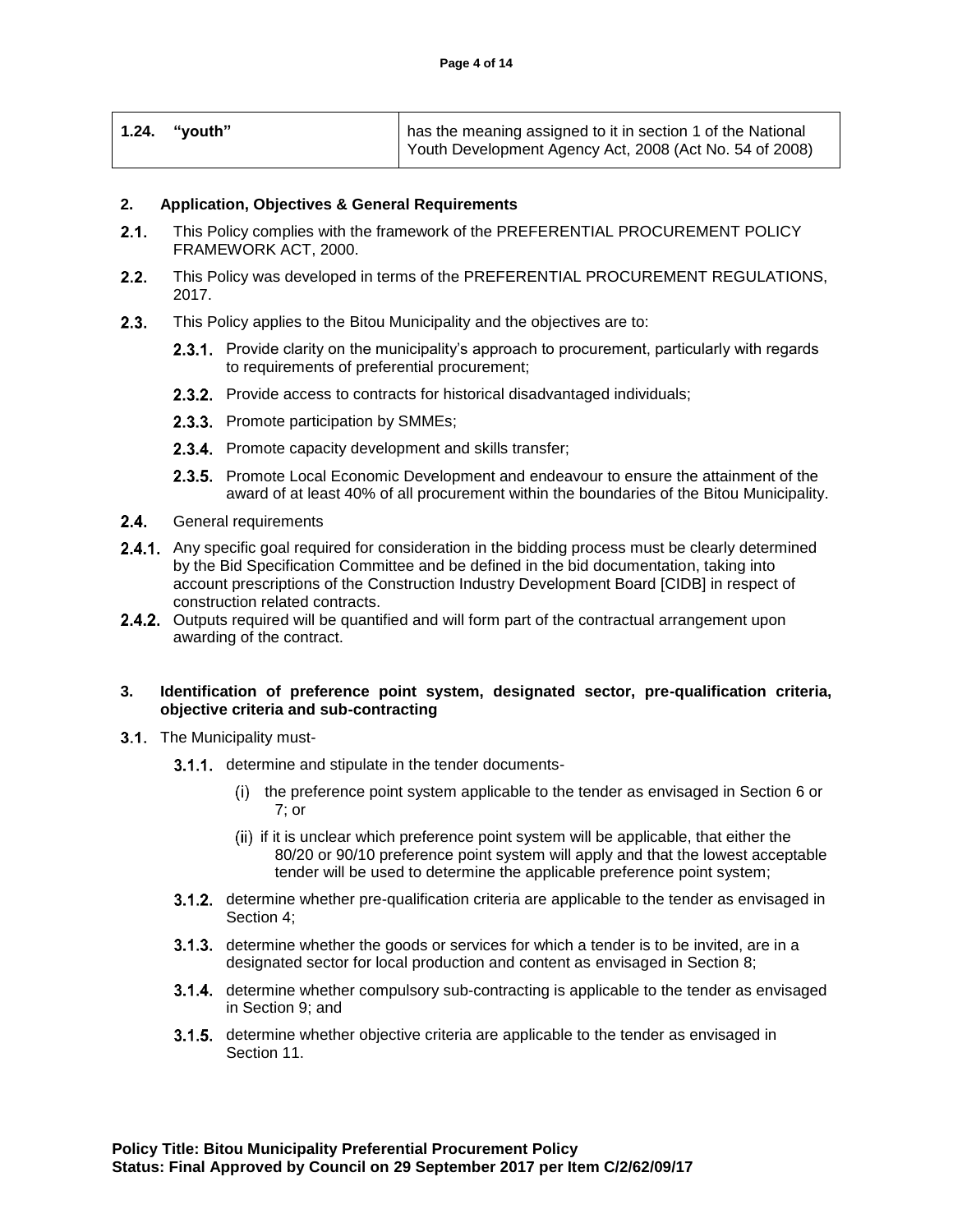#### **4. Pre-qualification criteria for preferential procurement**

- 4.1. If the Municipality decides to apply pre-qualifying criteria to advance certain designated groups, the Municipality must advertise the tender with a specific tendering condition that only one or more of the following tenderers may respond-
	- **4.1.1.** a tenderer having a stipulated minimum B-BBEE status level of contributor;
	- **4.1.2.** an EME or QSE;
	- 4.1.3. a tenderer sub-contracting a minimum of 30% to
		- an EME or QSE which is at least 51% owned by black people;  $(i)$
		- an EME or QSE which is at least 51% owned by black people who are youth;  $(ii)$
		- $(iii)$ an EME or QSE which is at least 51% owned by black people who are women;
		- $(iv)$ an EME or QSE which is at least 51% owned by black people with disabilities;
		- an EME or QSE which is 51% owned by black people living in rural or  $(v)$ underdeveloped areas or townships;
		- a cooperative which is at least 51% owned by black people;  $(vi)$
		- an EME or QSE which is at least 51% owned by black people who are military veterans;
		- (viii) an EME or QSE.
		- a local emerging enterprise
	- **4.1.4.** Local emerging contractors, registered with the CIDB, from previously disadvantaged individuals/communities who will be assisted with targeted contract opportunities.
- **4.2.** A tender that fails to meet any pre-qualifying criteria stipulated in the tender documents is an unacceptable tender.

# **5. Tenders to be evaluated on functionality**

- **5.1.** The Municipality must state in the tender documents if the tender will be evaluated on functionality.
- **5.2.** The evaluation criteria for measuring functionality must be objective.
- **5.3.** The tender documents must specify-
	- **5.3.1.** the evaluation criteria for measuring functionality;
	- 5.3.2. the points for each criteria and, if any, each sub-criterion; and
	- **5.3.3.** the minimum qualifying score for functionality.
- **5.4.** The minimum qualifying score for functionality for a tender to be considered further-
	- **5.4.1.** must be determined separately for each tender; and
	- $5.4.2$ . may not be so-
		- (i) low that it may jeopardise the quality of the required goods or services; or
		- (ii) high that it is unreasonably restrictive.
- **5.5.** Points scored for functionality must be rounded off to the nearest two decimal places.
- 5.6. A tender that fails to obtain the minimum qualifying score for functionality as indicated in the tender documents is not an acceptable tender.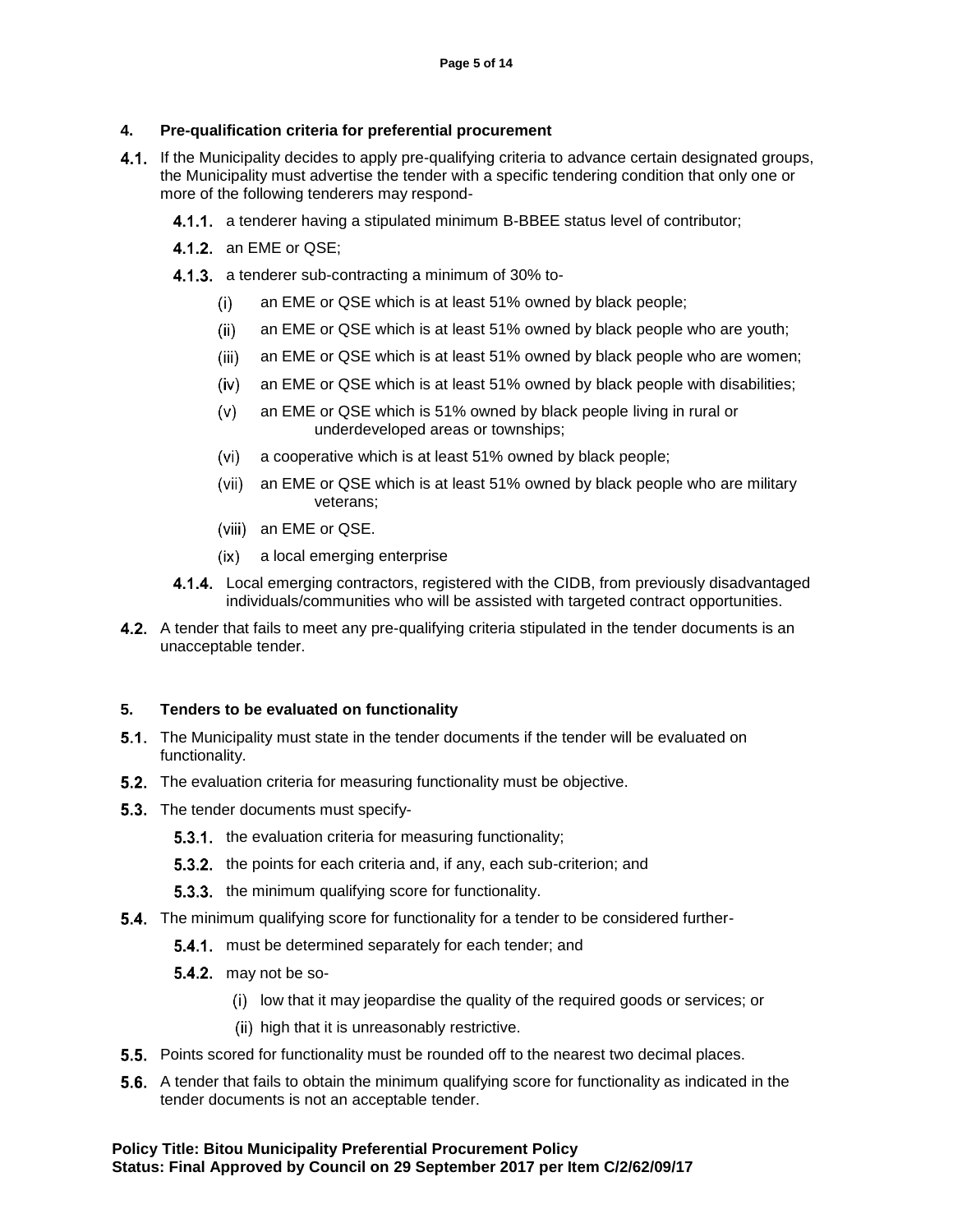5.7. Each tender that obtained the minimum qualifying score for functionality must be evaluated further in terms of price and the preference point system and any objective criteria envisaged in Section 11.

#### **6. 80/20 preference point system for acquisition of goods or services for Rand value equal to or above R30 000 and up to R50 million**

6.1. The following formula must be used to calculate the points out of 80 for price in respect of a tender with a Rand value equal to or above R30 000 and up to a Rand value of R50 million, inclusive of all applicable taxes:

$$
Ps = 80 \qquad \left(1 - \frac{(Pt-Pmin)}{Pmin}\right)
$$

Where-

Ps = Points scored for price of tender under consideration;

Pt = Price of tender under consideration; and

Pmin = Price of lowest acceptable tender.

**6.2.** The following table must be used to calculate the score out of 20 for BBBEE:

# **B-BBEE Status Level of Contributor Number of Points**

| <b>B-BBEE Status Level of</b><br><b>Contributor</b> | <b>Number of Points</b> |
|-----------------------------------------------------|-------------------------|
|                                                     | 20                      |
|                                                     | 18                      |
|                                                     | 14                      |
|                                                     | 12                      |
| 5                                                   |                         |
|                                                     |                         |
|                                                     |                         |
|                                                     | 2                       |
| Non-compliant contributor                           |                         |

- **6.3.** A tenderer must submit proof of its B-BBEE status level of contributor.
- 6.4. A tenderer failing to submit proof of B-BBEE status level of contributor or is a non-compliant contributor to B-BBEE may not be disqualified, but-

**6.4.1.** may only score points out of 80 for price; and

- **6.4.2.** scores 0 points out of 20 for B-BBEE.
- 6.5. A tenderer may not be awarded points for B-BBEE status level of contributor if the tender documents indicate that the tenderer intends sub-contracting more than 25% of the value of the contract to any other person not qualifying for at least the points that the tenderer qualifies for, unless the intended sub-contractor is an EME that has the capability to execute the sub-contract.
- 6.6. The points scored by a tenderer for B-BBEE in terms of Sub-Section 6.2 must be added to the points scored for price under Sub-Regulation (1).
- **6.7.** The points scored must be rounded off to the nearest two decimal places.
- 6.8. Subject to Sub-Section 6.9 and Section 11, the contract must be awarded to the tenderer scoring the highest points.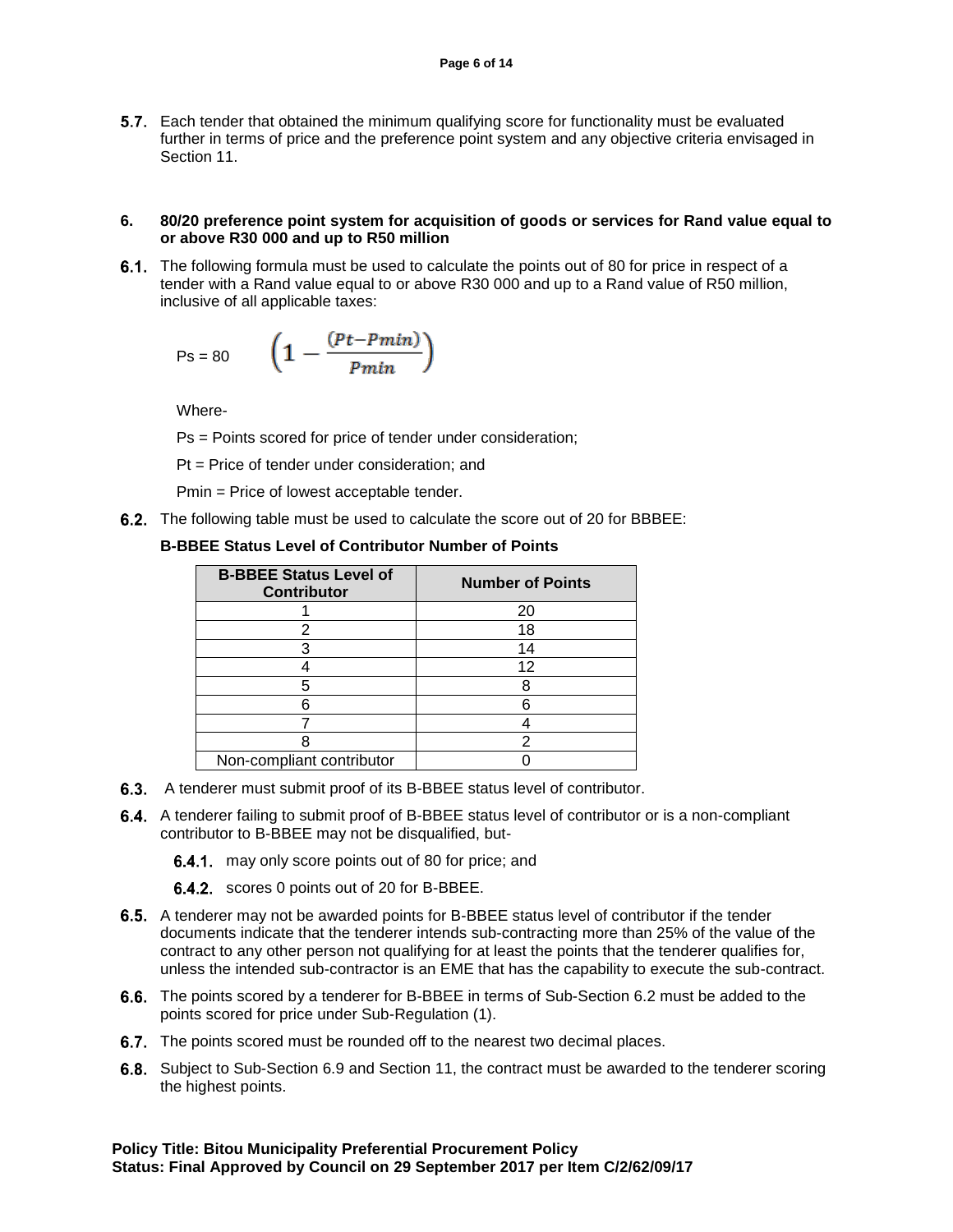- 6.9. If the price offered by a tenderer scoring the highest points is not market-related, the organ of state may not award the contract to that tenderer.
- 6.10. The Municipality may-
	- 6.10.1, negotiate a market-related price with the tenderer scoring the highest points or cancel the tender;
	- 6.10.2. if the tenderer does not agree to a market-related price, negotiate a market-related price with the tenderer scoring the second highest points or cancel the tender;
	- 6.10.3. if the tenderer scoring the second highest points does not agree to a market-related price, negotiate a market-related price with the tenderer scoring the third highest points or cancel the tender.
- 6.11. If a market-related price is not agreed as envisaged in Sub-Section 6.10.3, the Municipality must cancel the tender.

#### **7. 90/10 preference point system for acquisition of goods or services with Rand value above R50 million**

7.1. The following formula must be used to calculate the points out of 90 for price in respect of a tender with a Rand value above R50 million, inclusive of all applicable taxes:

$$
Ps = 90 \left(1 - \frac{(Pt-Pmin)}{Pmin}\right)
$$

Where-

Ps = Points scored for price of tender under consideration; Pt = Price of tender under consideration; and Pmin = Price of lowest acceptable tender.

**7.2.** The following table must be used to calculate the points out of 10 for B-BBEE:

# **B-BBEE Status Level of Contributor Number of Points**

| <b>B-BBEE Status Level of</b><br><b>Contributor</b> | <b>Number of Points</b> |
|-----------------------------------------------------|-------------------------|
|                                                     | 10                      |
|                                                     |                         |
| ٩                                                   |                         |
|                                                     | 5                       |
|                                                     |                         |
|                                                     |                         |
|                                                     |                         |
|                                                     |                         |
| Non-compliant contributor                           |                         |

- 7.3. A tenderer must submit proof of its B-BBEE status level of contributor.
- 7.4. A tenderer failing to submit proof of B-BBEE status level of contribution or is a non-compliant contributor to B-BBEE may not be disqualified, but-
	- 7.4.1 may only score points out of 90 for price; and
	- 7.4.2. scores 0 points out of 10 for B-BBEE.
- 7.5. A tenderer may not be awarded points for B-BBEE status level of contributor if the tender documents indicate that the tenderer intends sub-contracting more than 25% of the value of the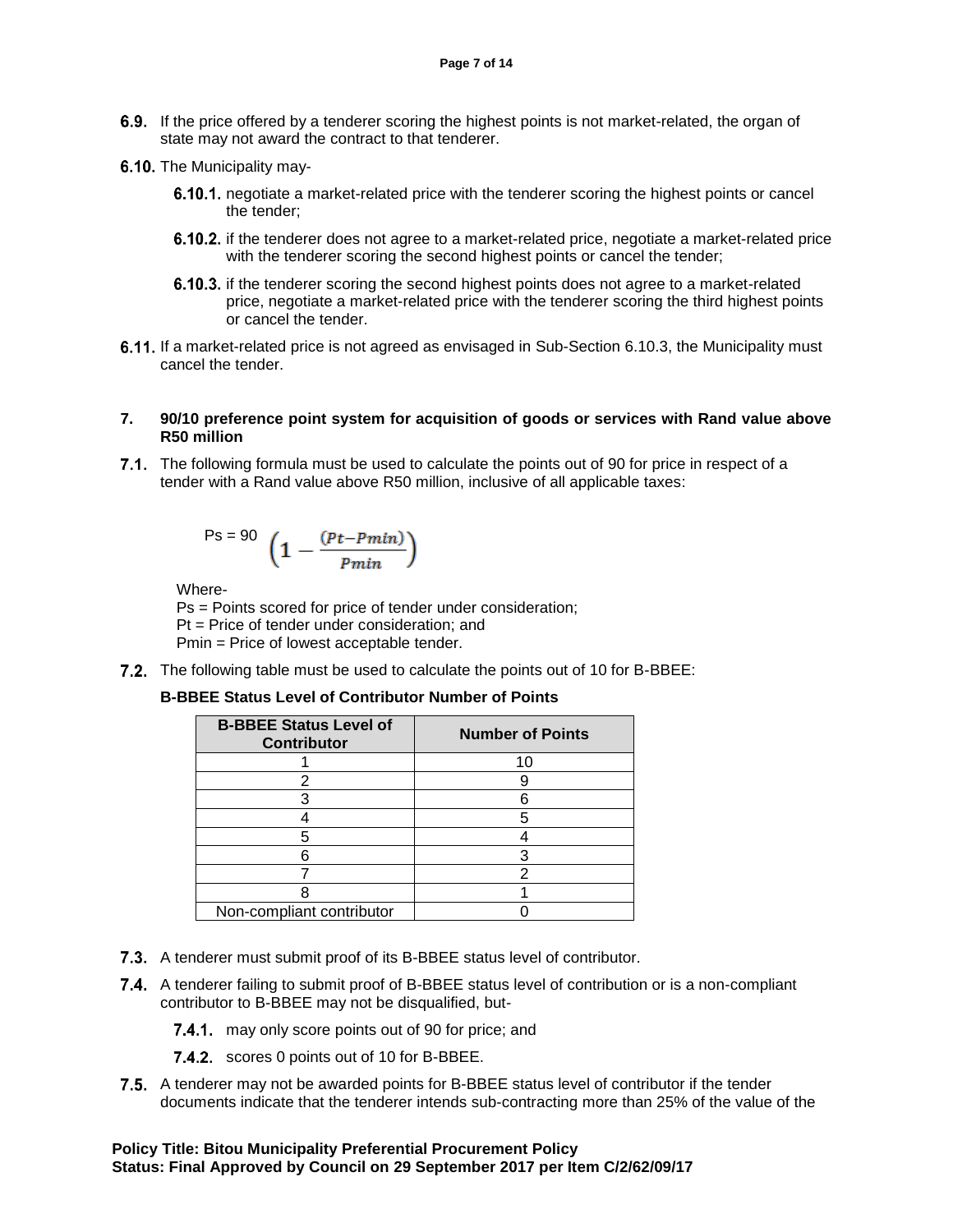contract to any other person not qualifying for at least the points that the tenderer qualifies for, unless the intended sub-contractor is an EME that has the capability to execute the sub-contract.

- 7.6. The points scored by a tenderer for B-BBEE contribution in terms of Sub-Section (2) must be added to the points scored for price under Sub-Section (1).
- 7.7. The points scored must be rounded off to the nearest two decimal places.
- 7.8. Subject to Sub-Section (9) and Regulation 11, the contract must be awarded to the tenderer scoring the highest points.
- 7.9. If the price offered by a tenderer scoring the highest points is not market-related, the Municipality may not award the contract to that tenderer.
- 7.10. The Municipality may-
	- 7.10.1. negotiate a market-related price with the tenderer scoring the highest points or cancel the tender;
	- 7.10.2. if the tenderer does not agree to a market-related price, negotiate a market-related price with the tenderer scoring the second highest points or cancel the tender;
	- 7.10.3. if the tenderer scoring the second highest points does not agree to a market-related price, negotiate a market-related price with the tenderer scoring the third highest points or cancel the tender.
- **7.11.** If a market-related price is not agreed as envisaged in Sub-Section 7.10.3., the Municipality must cancel the tender.

## **8. Local production and content**

- 8.1. The Department of Trade and Industry may, in consultation with the National Treasury-
	- **8.1.1.** designate a sector, sub-sector or industry or product in accordance with national development and industrial policies for local production and content, where only locally produced services or goods or locally manufactured goods meet the stipulated minimum threshold for local production and content, taking into account economic and other relevant factors; and
	- 8.1.2. stipulate a minimum threshold for local production and content.
- 8.2. The Municipality must, in the case of a designated sector, advertise the invitation to tender with a specific condition that only locally produced goods or locally manufactured goods, meeting the stipulated minimum threshold for local production and content, will be considered.
- 8.3. The National Treasury must inform the Municipality of any designation made in terms of Sub-Section 8(1) through a Circular.
- 8.4. If there is no designated sector, The Municipality may include, as a specific condition of the tender, that only locally produced services or goods or locally manufactured goods with a stipulated minimum threshold for local production and content, will be considered.
- 8.5. The threshold referred to in Section 8.4 must be in accordance with the standards determined by the Department of Trade and Industry in consultation with the National Treasury.
- 8.6. A tender that fails to meet the minimum stipulated threshold for local production and content is an unacceptable tender.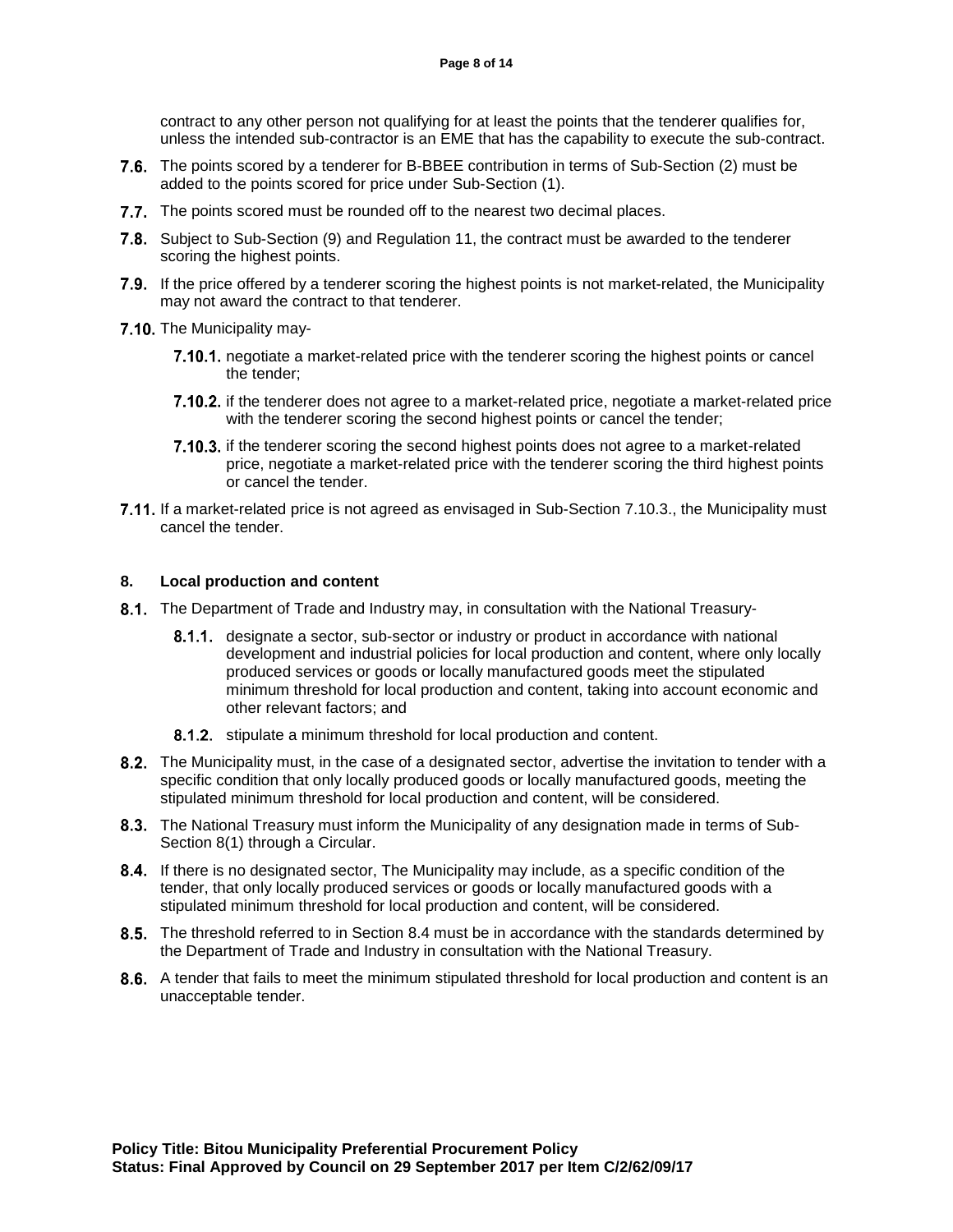## **9. Sub-contracting as condition of tender**

- **9.1.** If feasible to sub-contract for a contract above R30 million, The Municipality must apply subcontracting to advance designated groups.
- 9.2. If The Municipality applies sub-contracting as contemplated in Sub-Section (1), the Municipality must advertise the tender with a specific tendering condition that the successful tenderer must sub-contract a minimum of 30% of the value of the contract to-
	- **9.2.1.** an EME or QSE;
	- **9.2.2.** an EME or QSE which is at least 51% owned by black people;
	- **9.2.3.** an EME or QSE which is at least 51% owned by black people who are youth;
	- **9.2.4.** an EME or QSE which is at least 51% owned by black people who are women;
	- **9.2.5.** an EME or QSE which is at least 51% owned by black people with disabilities;
	- **9.2.6.** an EME or QSE which is 51% owned by black people living in rural or underdeveloped areas or townships;
	- **9.2.7.** a cooperative which is at least 51% owned by black people;
	- **9.2.8.** an EME or QSE which is at least 51% owned by black people who are military veterans; or
	- 9.2.9. more than one of the categories referred to in Sub-Sections 1 to 8.
- **9.3.** The Municipality must make available the list of all suppliers registered on a database approved by the National Treasury to provide the required goods or services in respect of the applicable designated groups mentioned in Sub-Section (2) from which the tenderer must select a supplier.

#### **10. Criteria for breaking deadlock in scoring**

- 10.1. If two or more tenderers score an equal total number of points, the contract must be awarded to the tenderer that scored the highest points for B-BBEE.
- 10.2. If functionality is part of the evaluation process and two or more tenderers score equal total points and equal preference points for B-BBEE, the contract must be awarded to the tenderer that scored the highest points for functionality.
- 10.3. If two or more tenderers score equal total points in all respects, the award must be decided by the drawing of lots.

#### **11. Award of contracts to tenderers not scoring highest points**

- 11.1. A contract may be awarded to a tenderer that did not score the highest points only in accordance with section 2(1)(f) of the Act.
- **11.2.** If The Municipality intends to apply objective criteria in terms of section 2(1)(f) of the Act, the Municipality must stipulate the objective criteria in the tender documents.

# **12. Conditions**

**12.1.** Only a tenderer who has completed and signed the declaration part of the tender documentation may be considered.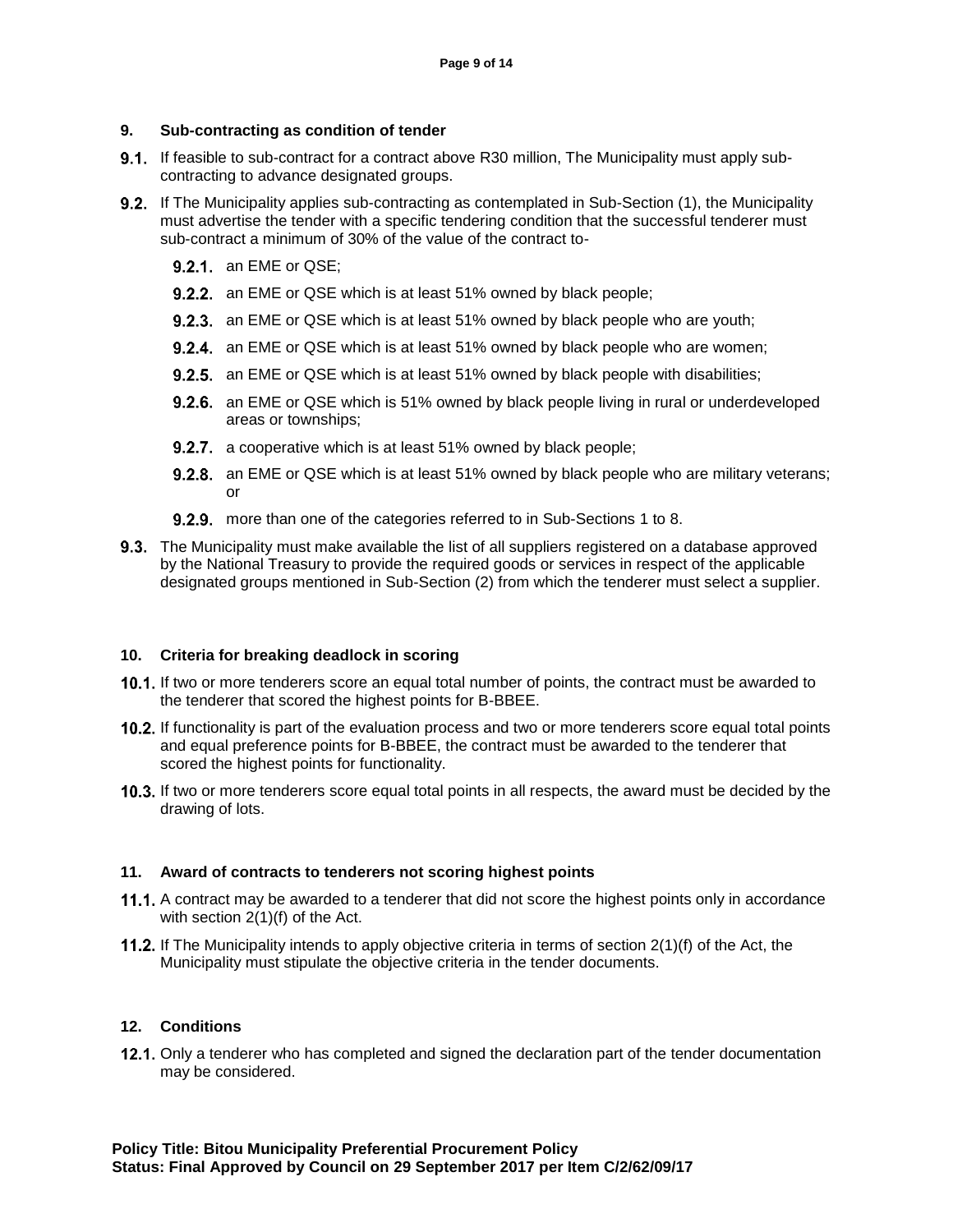- 12.2. The Municipality must, when calculating comparative prices, take into account any discounts which have been offered unconditionally.
- 12.3. A discount which has been offered conditionally must, despite not being taken into account for evaluation purposes, be implemented when payment is processed.
- 12.4. Points scored must be rounded off to the nearest 2 decimals places.
- 12.5. A trust, consortium or joint venture will qualify for points for their B-BBEE status level as a legal entity, provided that the entity submits their B-BBEE status level certificate.
- 12.6. A trust, consortium or joint venture will qualify for points for their B-BBEE status level as an unincorporated entity, provided that the entity submits their consolidated B-BBEE scorecard as if they were a group structure and that such a consolidated B-BBEE scorecard is prepared for every separate tender.
- **12.7.** When the Municipality is in need of a service provided by only tertiary institutions, such services must be procured through a tendering process from the identified tertiary institutions.
- 12.8. Tertiary institutions referred to in sub-Section (11) will be required to submit their B-BBEE status in terms of the specialized scorecard contained in the B-BBEE Codes of Good practice.

#### **13. Declarations**

**13.1.** A tender must, in the manner stipulated in the document, declare that-

- 13.1.1. the information provided is true and correct;
- 13.1.2. the signatory to the tender document is duly authorised; and
- 13.1.3. documentary proof regarding any tendering issue will, when required, be submitted to the satisfaction of the Municipality.

#### **14. Sub-contracting after award of tender**

- 14.1. A person awarded a contract may only enter into a sub-contracting arrangement with the approval of the Municipality.
- 14.2. A person awarded a contract in relation to a designated sector, may not sub-contract in such a manner that the local production and content of the overall value of the contract is reduced to below the stipulated minimum threshold.
- **14.3.** A person awarded a contract may not sub-contract more than 25% of the value of the contract to any other enterprise that does not have an equal or higher B-BBEE status level of contributor than the person concerned, unless the contract is sub-contracted to an EME that has the capability and ability to execute the sub-contract.

#### **15. Cancellation of tender**

- 15.1. The Municipality may, before the award of a tender, cancel a tender invitation if-
	- 15.1.1. due to changed circumstances, there is no longer a need for the goods or services specified in the invitation;
	- 15.1.2. funds are no longer available to cover the total envisaged expenditure;
	- **15.1.3.** no acceptable tender is received; or
	- 15.1.4. there is a material irregularity in the tender process.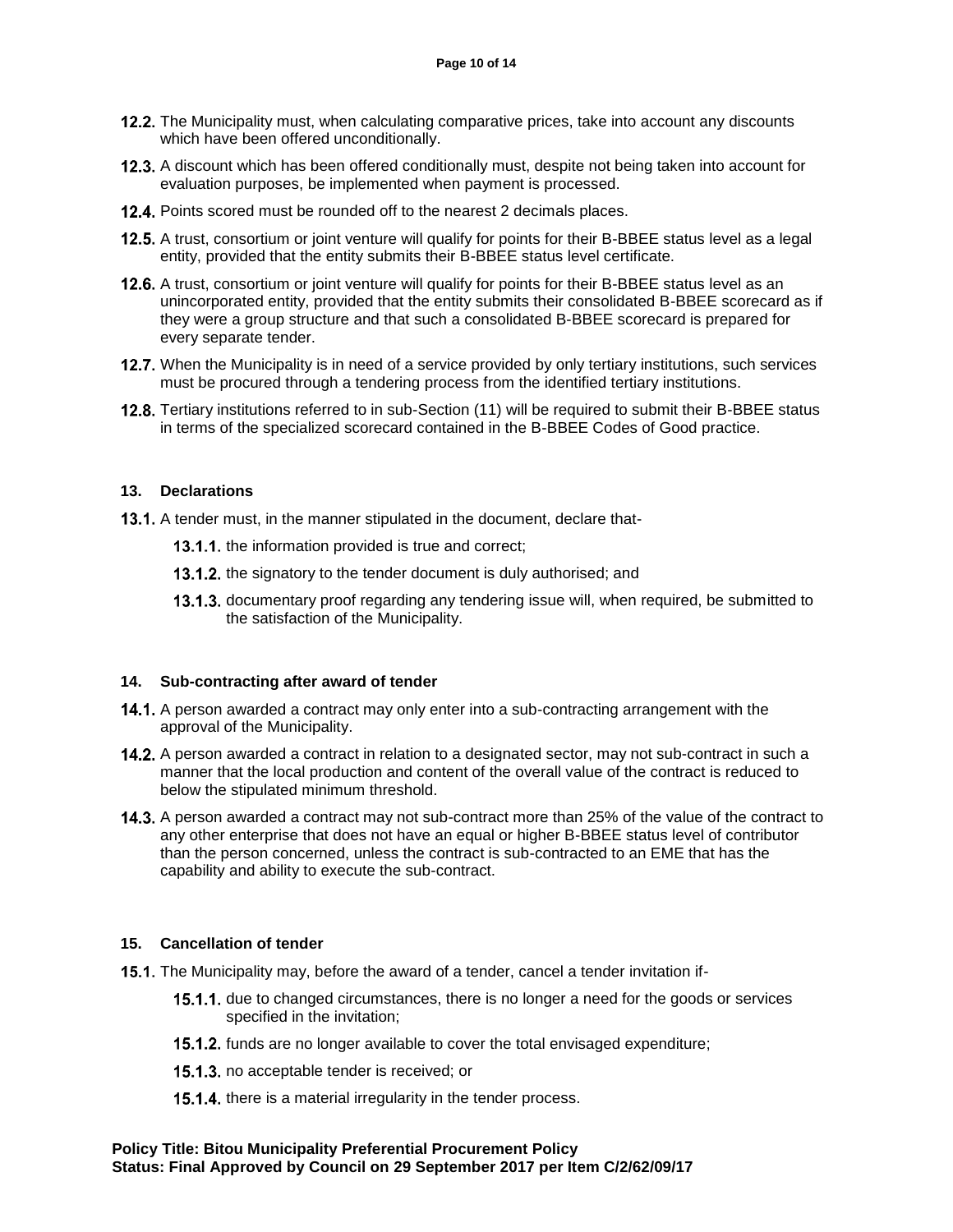- 15.2. The decision to cancel a tender invitation in terms of Sub-Section (1) must be published in the same manner in which the original tender invitation was advertised.
- 15.3. The Municipality may only with the prior approval of the Provincial Treasury cancel a tender invitation for the second time.

#### **16. Remedies**

- 16.1. Upon detecting that a tenderer submitted false information regarding its BBBEE status level of contributor, local production and content, or any other matter required in terms of these Regulations which will affect or has affected the evaluation of a tender, or where a tenderer has failed to declare any sub-contracting arrangements, the Municipality must-
	- 16.1.1. inform the tenderer accordingly;
	- 16.1.2. give the tenderer an opportunity to make representations within 14 days as to why-
		- (iii) the tender submitted should not be disqualified or, if the tender has already been awarded to the tenderer, the contract should not be terminated in whole or in part;
		- (iv) if the successful tenderer sub-contracted a portion of the tender to another person without disclosing it, the tenderer should not be penalised up to 10 percent of the value of the contract; and
		- $(v)$  the tenderer should not be restricted by the National Treasury from conducting any business for a period not exceeding 10 years with any organ of state; and
	- **16.1.3.** if it concludes, after considering the representations referred to in Sub-Section  $(1)(b)$ , that-
		- (i) such false information was submitted by the tenderer-
			- (aa) disqualify the tenderer or terminate the contract in whole or in part; and
			- (bb) if applicable, claim damages from the tenderer; or
		- (ii) the successful tenderer sub-contracted a portion of the tender to another person without disclosing, penalise the tenderer up to 10 percent of the value of the contract.

#### 16.2. The Municipality must-

- **16.2.1.** inform the National Treasury, in writing, of any actions taken in terms of Sub-Section  $(1);$
- **16.2.2.** provide written submissions as to whether the tenderer should be restricted from conducting business with any organ of state; and
- 16.2.3. submit written representations from the tenderer as to why that tenderer should not be restricted from conducting business with any organ of state.
- 16.3. The National Treasury may request The Municipality to submit further information pertaining to Sub-Section 1 within a specified period.
- 16.4. The National Treasury must-
	- 16.4.1. after considering the representations of the tenderer and any other relevant information, decide whether to restrict the tenderer from doing business with any Municipality for a period not exceeding 10 years; and
	- 16.4.2. maintain and publish on its official website a list of restricted suppliers.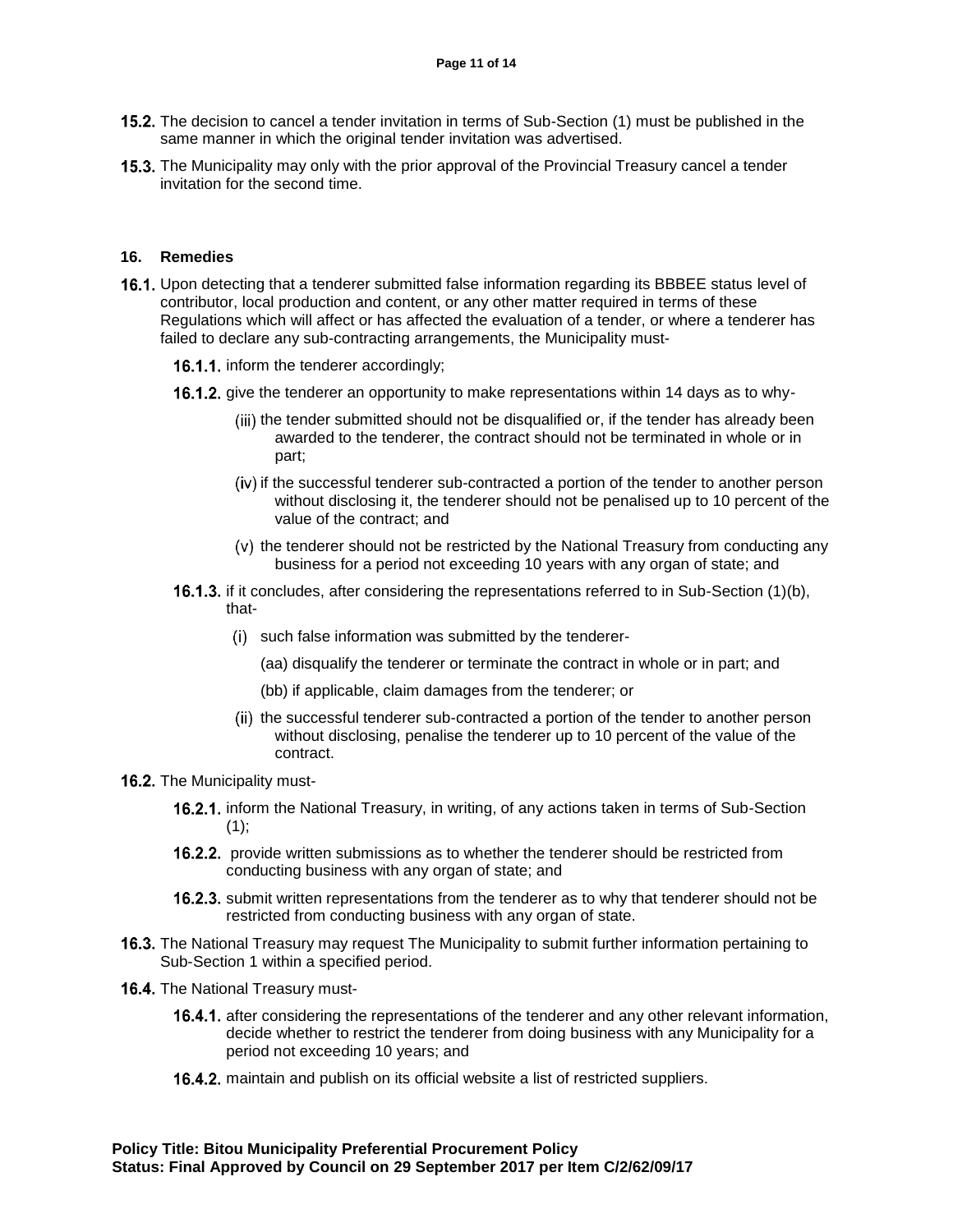#### **17. Mechanisms to support preferential procurement**

- **17.1.** The municipality will set targets for the supply of goods and services, and link specific requirements relating to enterprise with HDI ownership and/or SMME status.
- 17.2. The municipality will establish a database of HDI, SMME and other service providers in order to track their records of services to the municipality.
- 17.3. Joint venture opportunities between HDI owned enterprises and SMMEs, and other business entities, will be identified and be described in the bid requirements.
- 17.4. Sub-contracting opportunities for HDI owned enterprises will be supported.
- **17.5.** The municipality will create an enabling environment to enable SMMEs to become part of the supply chain management process. Steps to be taken include, but are not limited to:
	- 17.5.1. Reduce the extent of Surety Requirements
	- 17.5.2. Bidding and related information will, where possible and practical, be made available in a simplified and uncomplicated format to assist new and emerging enterprises and any business or organisation bidding for municipal business.
	- 17.5.3. Assistance will, where practically possible, be provided by the SCM Unit to increase SMME awareness and share in the supply chain and procurement process. Assistance will be provided for new and emerging SMMEs in any of the three languages of the Western Cape.
		- ii) Bids shall be packaged into suitably sized segments of sub-contractors to target SMMEs wherever possible.
		- iii) A review of all term (period) contracts shall be undertaken to assess the viability of packaging these into smaller sub-contracts. These bids should be issued in smaller manageable sub-contracts so that preference can be given to local SMMEs.
		- iv) Appropriate standards, specifications, delivery dates and related contractual obligations shall be employed to help smaller businesses to cope and compete.
	- 17.5.4. Simplification of Tender Documentation
		- i) Bid submission documents will be rationalised and simplified to make it easier for small businesses to deal with the paperwork involved in tendering.
		- ii) All bid submission forms shall be regularly reviewed and the various bid/contractual documents shall be standardised as far as possible.
		- iii) Essential information shall be consolidated and bid forms reformatted in line with the aims of this policy.
	- 17.5.5. Retention on Major contracts should be limited to 5% of the tender sum. Where the value of the surety required has been reduced, or even waived, the usual 10% retention shall apply. The value of retention deducted will therefore be as follows:
		- Micro and Minor: 10% of the value of work carried out with no limit, reducing to 5% for the duration of the maintenance period.
		- Major: 10% of the value of the work carried out, up to a limit of 5% of the tender sum, with no reduction for the duration of the maintenance period.
		- (iii) The retention amount in respect of the procurement of goods and services will not generally be called for, but where required, will be in accordance with the limits described above.
		- For turnkey/design and construction projects, the above retention limits may be reviewed by the relevant Head of Department.